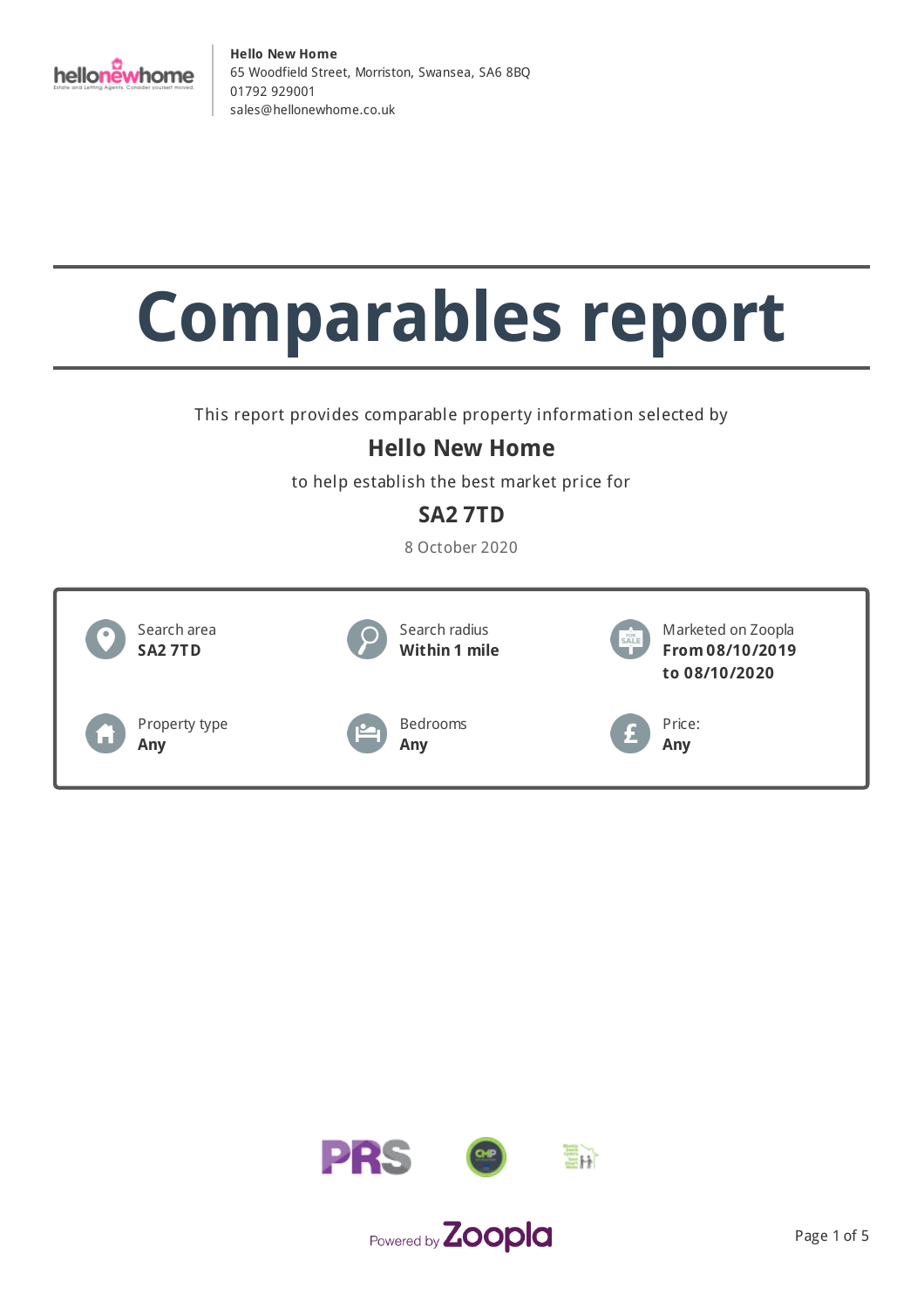

## **Comparable properties**



# **Comparable sale properties**



#### **£795,000** A

Dunvant, Swansea SA2

**Distance:** 0.51 miles

### **4 Detached house / Freehold**

Located within a Designated area of Outstanding Natural Beauty an imposing and exceptional example of a 4 bedroom detached property which sits in its own secluded gardens, situated off a private ...



#### **£750,000**  $\bf{B}$

Cwmtrole Cottage, Bishwell Common, Dunvant SA2 **ARCHIVED** 

**Distance:** 0.83 miles

### **4 Detached house**

A charming detached four bedroom residence situated in an idyllic private country location, found a little way along an unmade lane just off the Dunvant to Gowerton Road, being approximately ten ...

**Sale date: Price:** Jul 1997 £135,000

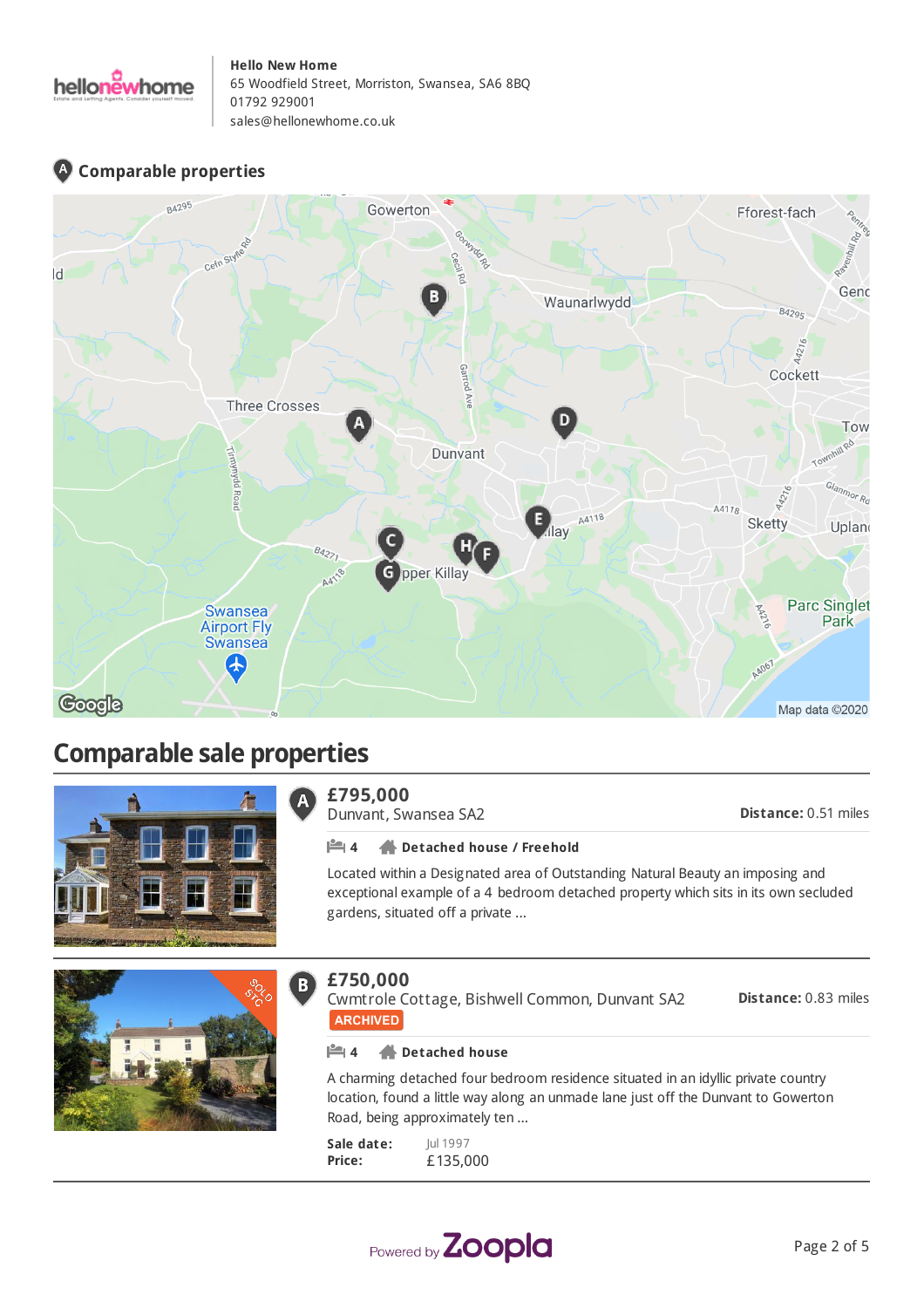

# **Comparable sale properties**





Gower Road, Upper Killay, Swansea SA2

**Distance:** 0.83 miles

### **4 Detached house / Freehold**

A detached self build property with side and rear garden built in 2012. The accommodation (205 square metres), consists of a generous hallway open to the gallery landing, cloakroom, storage ...





#### **£350,500** D)

| £350,500<br><b>Distance: 0.85 miles</b><br>26 Ffordd Dryden, Killay, Swansea SA2 7PA |                                   |                      |                      |  |  |
|--------------------------------------------------------------------------------------|-----------------------------------|----------------------|----------------------|--|--|
| $\mathbb{H}$ 4                                                                       | <b>Predicted Boose / Freehold</b> |                      | Sale date: Nov 2019  |  |  |
| Sale date:<br>Price:                                                                 | Nov 2019<br>£350,500              | Aug 2004<br>£275,000 | Apr 1998<br>£123,950 |  |  |



Gower Road, Killay, Swansea SA2

**Distance:** 0.92 miles

### **5 Leasehold**

Situated on the fringes of the Gower Peninsular and walking distance from local amenities, doctors and schools of Killay is this spacious family orientated detached dwelling offering five bedrooms ...



### **£350,000**

574 Gower Road, Upper Killay, Swansea SA2 7DR

**Distance:** 0.93 miles

**Sale date: Price:** Nov 2019 £350,000 Aug 2006 £181,000 **4 Detached house / Freehold Sale date:** Nov 2019



### **£380,700**

 $\mathsf{G}$ Priors Hatch, Fairwood Lane, Upper Killay, Swansea SA2 **Distance:** 1.04 miles 7HP

| <b>LA</b> 3 | Detached bungalow / Freehold | Sale date: Oct 2019 |
|-------------|------------------------------|---------------------|
|-------------|------------------------------|---------------------|

| Sale date: | Oct 2019 |
|------------|----------|
| Price:     | £380,700 |

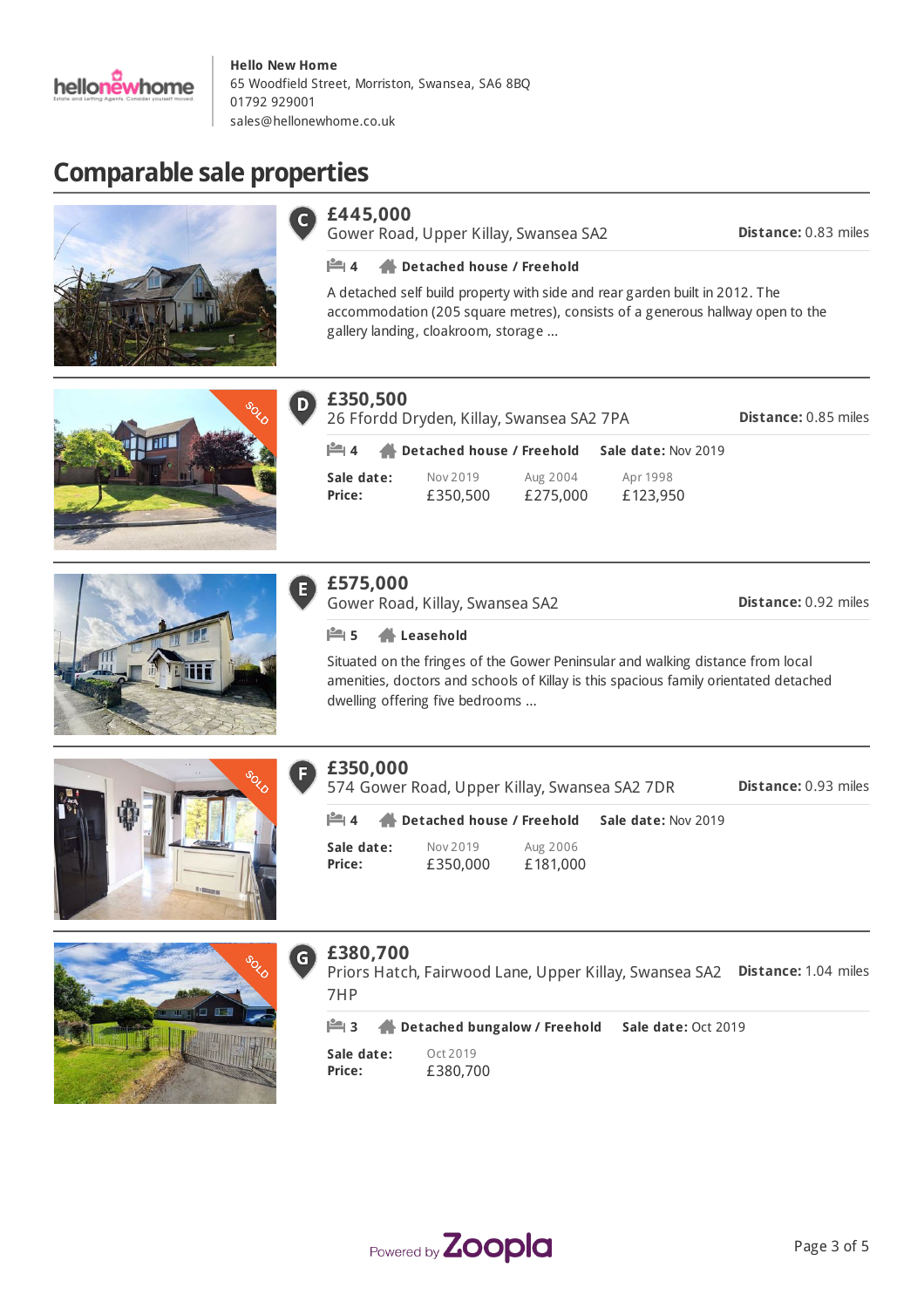

# **Comparable rental properties**



### **£1,200 pcm (£277 pw)**

**Distance:** 0.84 miles Gower Road, Swansea, West Glamorgan SA2 ARCHIVED

### **4 Detached house**

A very well presented 4 bedroom detached home, available immediately. Having Parking, 2 reception rooms, breakfast kitchen, downstairs W.C., first floor bathroom and ensuite. Do not miss out

# **Average home values nationwide**



# **Average home values in SA2 by property type**